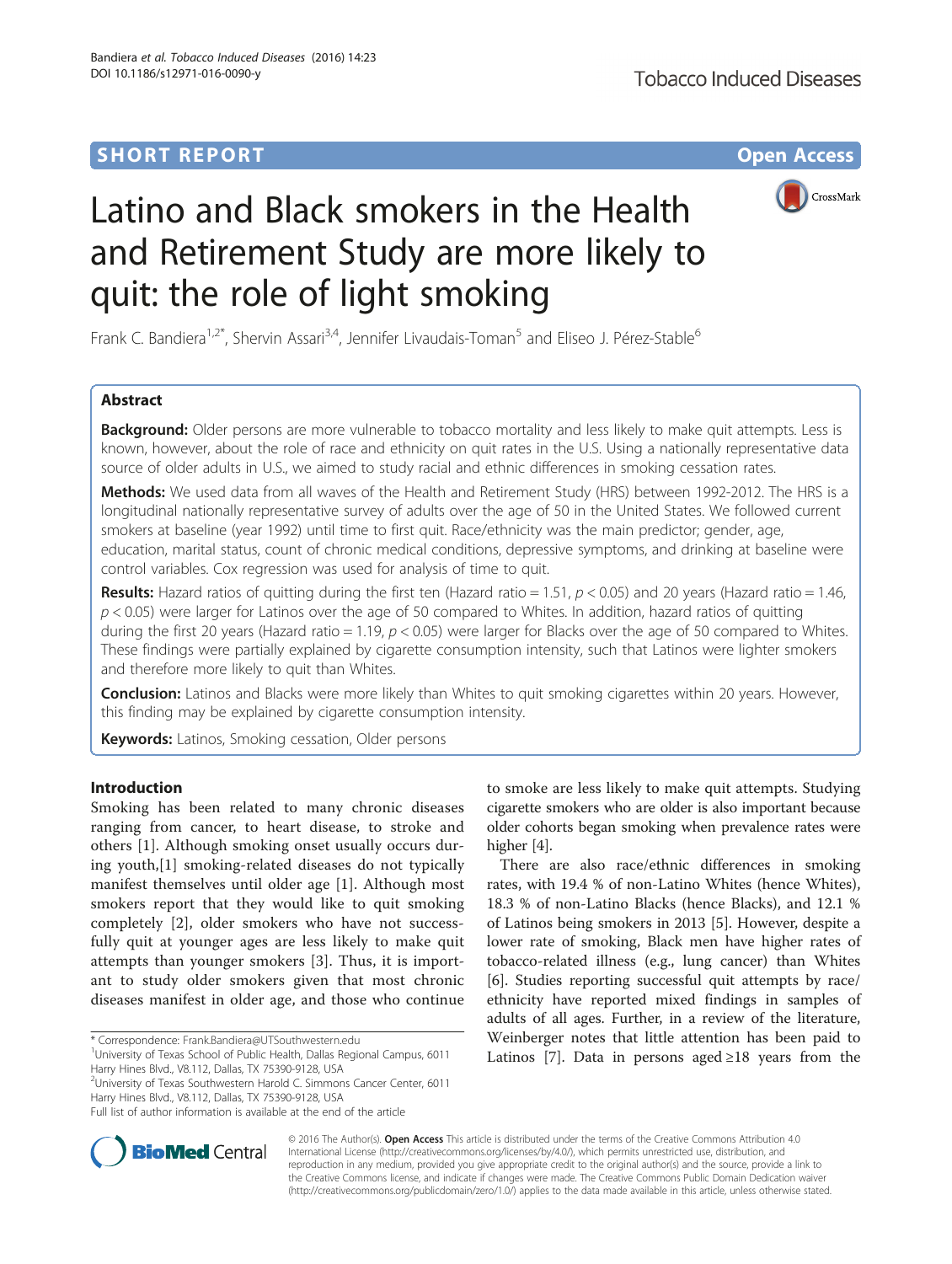2010 National Health and Interview Surveys (NHIS), which is a nationally representative sample of the U.S. population, suggest that Black smokers are more interested in quitting and making a quit attempt in the past year than White and Latino smokers [[3\]](#page-5-0). However, findings from the same study indicated that Black smokers were less likely to quit in the past year compared to White smokers [[3\]](#page-5-0) and that Latino smokers were more likely to quit in the past year than White smokers [[3\]](#page-5-0). Other studies among adults ages ≥18 from local non-national studies find no differences by race/ ethnicity in quitting smoking [[8, 9](#page-5-0)]. To our knowledge no studies have evaluated racial/ethnic differences in quitting smoking in older persons. Given that older persons are more likely to have tobacco-related morbidity and less likely to make quit attempts and given mixed findings by race/ethnicity, the purpose of the current study was to study racial/ethnic differences in smoking cessation rates in a nationally representative longitudinal sample.

# Methods

#### Health and retirement study

We used longitudinal data from all waves of the Health and Retirement Study (HRS) between 1992 and 2012. The HRS is a longitudinal survey of a nationally representative sample of adults born in the U.S. between the years 1931 and 1941 and between the ages of 50 to 60 years at baseline interview. The HRS is widely recognized as the premier source of data on aging in the U.S. For the current study, baseline measures were collected in 1992; we evaluated 10-year follow-up measures in these participants in 2002 and 20-year follow-up measures in 2012. All participants provided written consent, and the study protocol was approved by the University of Michigan, Institutional Review Board (IRB).

The HRS sampling involves a multi-stage area probability design with geographic stratification and clustering. To ensure a large enough representation of minorities, HRS oversampled Black and Latino households at about twice the rate of Whites. The study produces sample weights that can be applied analytically in order to account for the differential probability of selection into the study and differential non-response. The follow-up rate is around 90 %. Our sample consisted of current smokers at baseline (in 1992).

#### Smoking behavior

Participants were asked if they had ever smoked 100 or more cigarettes in their lifetime and if "yes", this defined ever smokers. Participants were then asked if they smoked now (at the time of the survey) to define current smokers, as used in previous HRS studies [[10](#page-5-0)–[12](#page-5-0)]. The current study only included participants who were current smokers at baseline. The average number of cigarettes smoked per day was also ascertained Cessation at each follow-up survey was determined by a "no" response to the question "are you a smoker now?"

# Demographics, alcohol use, depression and chronic medical conditions

All demographic measures came from the baseline survey. Race/ethnicity was categorized into three mutually exclusive groups of White, Black, and Latino. Gender, age in years, marital status (married, formerly married, never married) and years of education (high school or more) were recorded [[13](#page-5-0)].

Alcohol use was measured by average number of drinks per week [\[13\]](#page-5-0). Depressive symptoms were assessed at baseline by the eight item short-form Center for Epidemiologic Studies Depression (CES-D) scale. The items consisted of having the following experiences during the past week: felt depressed, felt everything was an effort, sleep was restless, was happy, felt lonely, enjoyed life, felt sad, and could not get going. Response options for each item were "none of the time, some of the time, most of the time, or all of the time" and were coded as "Yes" (if some, most, or all of the time) or "No" (if none of the time) and corresponded with the scores of 1 or 0, respectively, except for two items (was happy and enjoyed life) that were scored 0 (if none, some or all of the time) or 1 (if most of the time). A dichotomous version of depressive symptoms was created with the pre-established cut-off score of ≥4 to define significant symptoms. A count of six reported chronic medical conditions related to tobacco use was created and included diabetes mellitus, heart disease, emphysema or asthma, stroke, cancer and hypertension.

#### Statistical analyses

Data were downloaded from the HRS website, Institute for Social Research (ISR), University of Michigan [\(http://](http://hrsonline.isr.umich.edu/) [hrsonline.isr.umich.edu/\)](http://hrsonline.isr.umich.edu/). Due to the complex sample design, Stata 13 was used for data analysis. Taylor series linearization was used for estimation of standard errors. Kaplan Meier curves were used to explore how smoking cessation rates over time varied based on race/ethnicity and covariates.

Cox regression was used to explore racial/ethnic differences in smoking cessation rates, after adjusting for all covariates including gender, age, marital status, chronic medical conditions, education level, alcohol consumption, and depressive symptoms. All of these covariates were measured at baseline. The first set of models were not adjusted for number of cigarettes smoked per day while the subsequent set of models were adjusted for number of cigarettes smoked per day.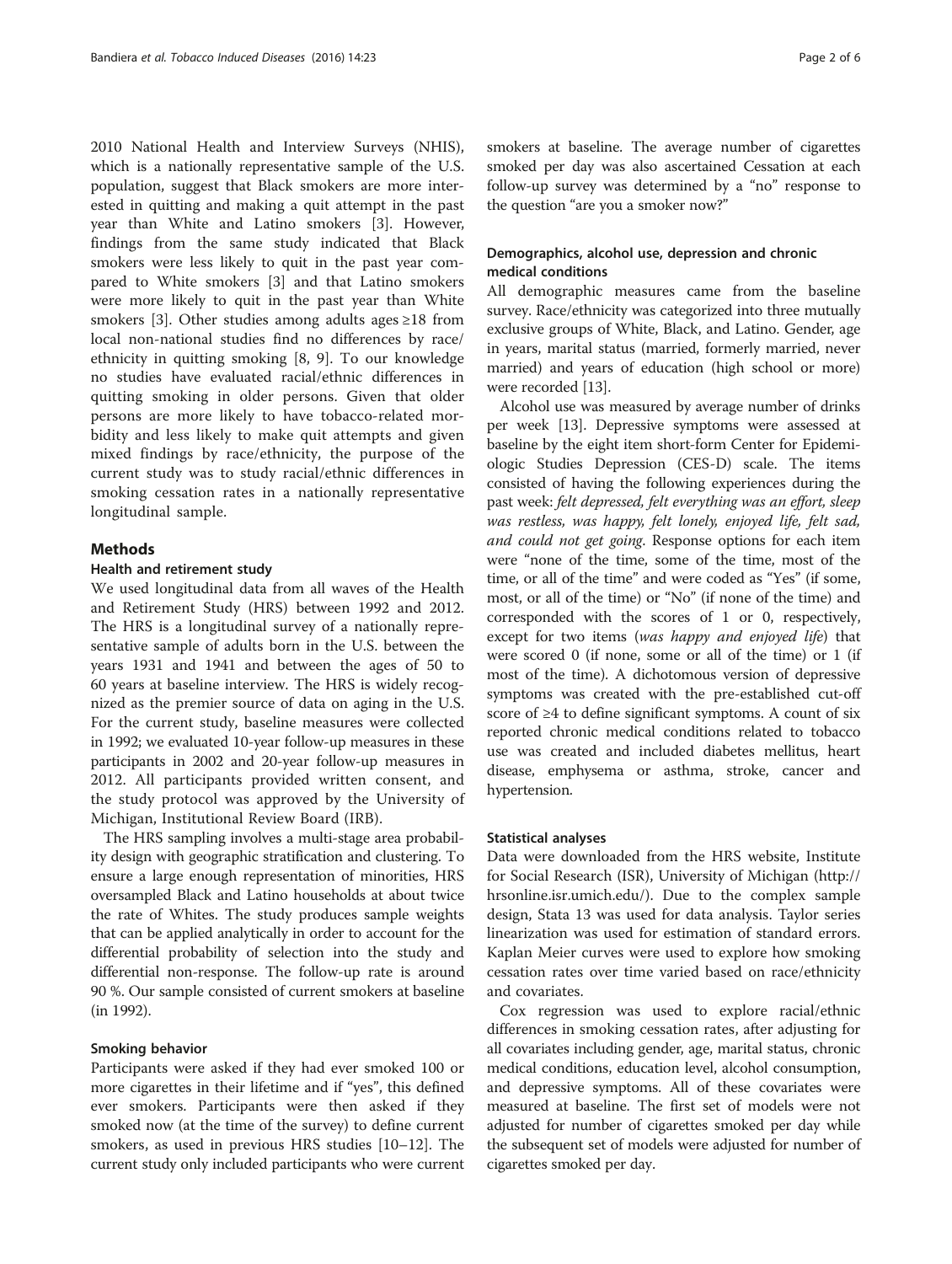We explored differences in smoking cessation rates at 10- and 20-year follow-up. For the Cox regression at ten years, follow-up time was calculated as the time from baseline to event (smoking cessation) or the time from baseline to the end of the ten years (2002) study for those who had not stopped smoking but were still participating. The latter were considered censored at ten years. Participants who had never stopped smoking but died or left the study before the 10-year (2002) interview were considered censored at the time of their departure from the study or death. Similarly, for the Cox regression at 20 years, follow-up time was calculated as the time from baseline to event (smoking cessation) or the time from baseline to the end of the 20-year (2012) study for those who had not stopped smoking but were still participating. The latter were considered censored at 20 years. Participants who had never stopped smoking but died or left the study before the 20-year (2012) interview were considered censored at the time of their departure from the study or death. Hazard Ratios (HR) with 95 % CI were reported and HRs greater than 1 indicates increased chance of quitting.

# Results

# Description of the sample by race/ethnicity

Approximately 50 % of participants were women; 569 were Black, 244 were Latino, and 2,156 were White; approximately 87 % were ages 50–59 years and 13 % were 60+. There was no difference in age between Whites, Blacks and Latinos,  $p < 0.05$ . There were more White women (51 %) than Black (44 %) and Latino women  $(44 \%)$ ,  $p < 0.05$ . Whites  $(71 \%)$  were more likely to have obtained a high school diploma or greater than Blacks  $(54 \%)$  and Latinos  $(34 \%)$ ,  $p < 0.05$ . Whites (23) on average smoked more cigarettes per day than Blacks (13) and Latinos (16),  $p < 0.05$ . Table 1 describes demographics, depression, drinking, and quit rates by race/ethnicity.

Table 1 Descriptive statistics of 2969 Black, Latino and White Older Adults (age >50 at baseline) who were current smokers at baseline (year 1992)

|                                                                         | Black<br>$(N = 569)$ | Latino<br>$(N = 244)$ | White<br>$(N = 2, 156)$ | Total       | $p$ -value |
|-------------------------------------------------------------------------|----------------------|-----------------------|-------------------------|-------------|------------|
|                                                                         | %                    | %                     | $\%$                    | $\%$        |            |
| Age group (range 50-74)                                                 |                      |                       |                         |             |            |
| 50-59 years                                                             | 86.5                 | 89.8                  | 87.3                    | 87.4        | 0.554      |
| $60+$ years                                                             | 13.5                 | 10.2                  | 12.7                    | 12.6        |            |
| Gender                                                                  |                      |                       |                         |             |            |
| Women                                                                   | 44.2                 | 43.6                  | 51.3                    | 49.9        | 0.008      |
| Marital status                                                          |                      |                       |                         |             |            |
| Married                                                                 | 46.2                 | 60.4                  | 72.6                    | 68.7        | < 0.001    |
| Formerly married                                                        | 45.2                 | 34.7                  | 25.0                    | 28.1        |            |
| Never married                                                           | 8.6                  | 4.9                   | 2.3                     | 3.2         |            |
| Education                                                               |                      |                       |                         |             |            |
| Low (less than high school)                                             | 45.8                 | 65.9                  | 28.8                    | 33.1        | < 0.001    |
| High (high school or greater)                                           | 54.2                 | 34.1                  | 71.2                    | 66.9        |            |
| Chronic medical condition count <sup>a</sup> (range 0-6) (mean, SE)     | 1.1(0.06)            | 0.8(0.07)             | 0.8(0.02)               | 0.8(0.02)   | < 0.001    |
| Depression: CES-D 8 item scale (score ≥4)                               | 36.6                 | 43.5                  | 28.6                    | 30.4        | < 0.001    |
| Alcohol: drinks per day                                                 |                      |                       |                         |             |            |
| $\circ$                                                                 | 36.1                 | 39.2                  | 31.6                    | 32.6        | 0.044      |
| $1-2$ /day                                                              | 55.6                 | 49.5                  | 58.1                    | 57.3        |            |
| $>2$ /day                                                               | 8.3                  | 11.3                  | 10.3                    | 10.1        |            |
| Average number of cigarettes smoked per day (mean, SE)                  | 13.4 (0.39)          | 15.8 (1.24)           | 22.6 (0.36)             | 21.0 (0.29) | < 0.001    |
| Quit within 10 years (restricted to those still being followed in 2002) |                      |                       |                         |             |            |
| Yes                                                                     | 46.8                 | 52.0                  | 45.9                    | 46.4        | 0.438      |
| Quit within 20 years (restricted to those still being followed in 2012) |                      |                       |                         |             |            |
| Yes                                                                     | 64.0                 | 65.3                  | 64.4                    | 64.4        | 0.974      |

CES-D Center for Epidemiological Studies Depression (CESD); 8 –item version of scale was used; scores of four or greater considered depressed <sup>a</sup> <sup>a</sup>Count of chronic medical conditions includes: diabetes, heart disease, emphysema/asthma, stroke, cancer, and hypertension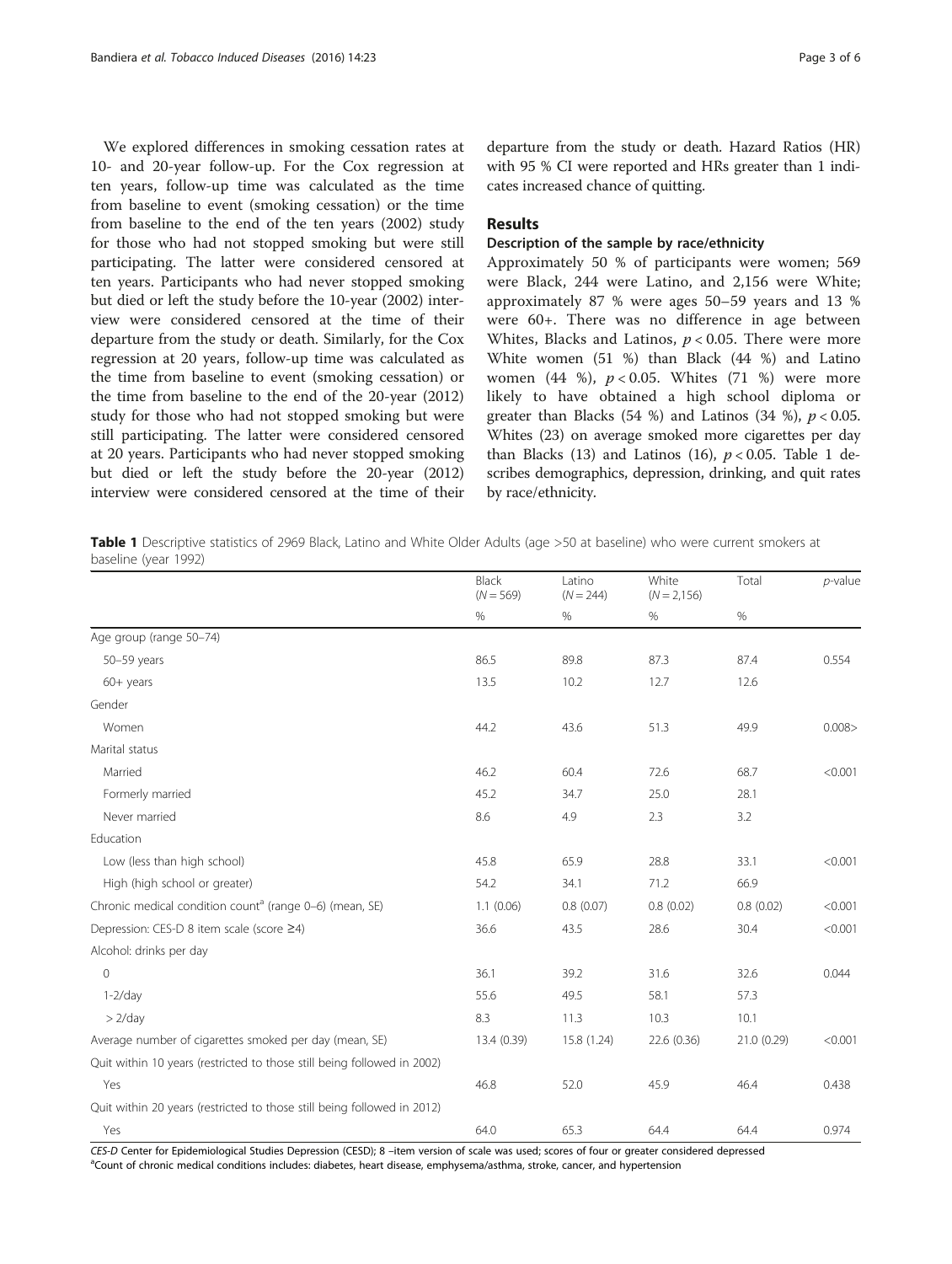# Cox regression

In Cox regression models that were unadjusted for number of cigarettes smoked per day, compared to Whites the hazard ratio of quitting during the first 10 years was larger for Latinos (HR = 1.51, 95 % CI = 1.18–1.94) but not for Blacks (Table 2), and the hazard ratio of quitting during the first 20 years was larger for both Latinos  $(HR = 1.46, 95 % CI = 1.16 - 1.84)$  and Blacks (HR = 1.19, 95 % CI =  $1.01 - 1.44$ ) (Table 2). However, when models

Table 2 Summary of Cox model among 2969 Black, Latino and White Older Adults (age >50 at baseline) who were current smokers at baseline not adjusting for cigarettes per day (year 1992)

|                                                        | Cessation at<br>10 years |               | Cessation at<br>20 years  |               |
|--------------------------------------------------------|--------------------------|---------------|---------------------------|---------------|
|                                                        | HR(SE)                   | 95 % CI       | HR(SE)                    | 95 % CI       |
| Race/ethnicity                                         |                          |               |                           |               |
| White (referent)                                       |                          |               |                           |               |
| Black                                                  | 1.19(0.10)               | $0.99 - 1.41$ | $1.19(0.11)^{*}$          | $1.01 - 1.44$ |
| Latino                                                 | $1.51(0.19)$ **          | $1.18 - 1.94$ | $1.46$ (0.17)**           | $1.16 - 1.84$ |
| Gender                                                 |                          |               |                           |               |
| Men (referent)                                         |                          |               |                           |               |
| Women                                                  | 0.93(0.05)               |               | $0.83 - 1.04$ 0.93 (0.05) | $0.93 - 1.04$ |
| Age group at<br>baseline                               |                          |               |                           |               |
| 50-59 years<br>(referent)                              |                          |               |                           |               |
| 60+ years                                              | $1.31(0.14)^{*}$         | $1.06 - 1.62$ | $1.21(0.11)^{*}$          | $1.01 - 1.46$ |
| Education at baseline                                  |                          |               |                           |               |
| < High school<br>(referent)                            |                          |               |                           |               |
| High school or<br>more                                 | $1.26(0.11)*$            | $1.06 - 1.51$ | $1.19(0.10)$ *            | $1.01 - 1.40$ |
| Marital Status at<br>baseline                          |                          |               |                           |               |
| Married (referent)                                     |                          |               |                           |               |
| Formerly married                                       | 0.95(0.09)               | $0.79 - 1.15$ | 0.94(0.09)                | $0.78 - 1.14$ |
| Never Married                                          | 0.60(0.16)               | $0.36 - 1.01$ | 0.70(0.15)                | $0.46 - 1.08$ |
| Count of chronic<br>medical conditions<br>(continuous) | 1.05(0.03)               | $0.99 - 1.12$ | $1.05(0.03)$ *            | $1.01 - 1.11$ |
| Drinking Frequency<br>per day at baseline              |                          |               |                           |               |
| None (referent)                                        |                          |               |                           |               |
| 1-2 drinks per day                                     | 0.94(0.06)               | $0.83 - 1.07$ | 0.99(0.06)                | $0.88 - 1.10$ |
| > 2 drinks per day                                     | $0.58$ $(0.08)$ ***      | $0.44 - 0.77$ | $0.64$ $(0.08)$ **        | $0.50 - 0.83$ |
| Depressive<br>Symptoms: CESD-8<br>score (range 0-8)    |                          |               |                           |               |
| Score <4 (referent)                                    |                          |               |                           |               |
| Score $\geq 4$                                         | 1.12(0.09)               | $0.96 - 1.31$ | 1.11(0.06)                | $0.99 - 1.24$ |

 $*P < 0.05$  \*\*  $P < 0.01$  \*\*\* $P < 0.001$ 

were adjusted for cigarettes per day, there were no racial/ ethnic differences in quitting within ten years or within 20 years (Table [3](#page-4-0)).

## **Discussion**

In our study we found that among current smokers, Latinos and Blacks were more likely to quit smoking than Whites within 20 years of follow-up. However, cigarette smoking intensity, as measured by number of cigarettes smoked per day, partially explained these findings. This is important because as the prevalence of cigarette smoking keeps declining and persons become lighter smokers, then it would be easier to quit regardless of race/ethnicity. Further, for interventionists and public health efforts, it might be easier to get lighter smokers to quit than heavier smokers. Our study adds to the current literature by considering an older age group that typically engages in fewer quit attempts [[2\]](#page-5-0) and is more vulnerable to tobacco mortality. Our paper also incorporates longitudinal data which addresses some of the limitations from earlier published findings from the NHIS [\[2\]](#page-5-0), using cross-sectional data. Our study also adds to the current literature by identifying Latinos as being more likely to quit smoking within 10 and 20 years of baseline, which might have implications for better health outcomes and longevity [[14\]](#page-5-0). We also identified an important mechanism, cigarette smoking intensity, which appears to contribute to racial/ethnic differences in smoking cessation.

One reason why Latinos may be more likely to quit smoking is because they tend to be lighter or more intermittent smokers [[15\]](#page-5-0). Thus, they may be less dependent on nicotine and more easily able to quit. Indeed, in our study, we did find that cigarette smoking intensity partially explained the significant findings among Latinos. On the other hand, there were no differences between Blacks and Whites at ten years, consistent with findings from smaller non-representative samples that have found no significant differences [\[8, 9](#page-5-0)]. However, at 20 years, Blacks were more likely to quit than Whites and this finding was also explained by lower number of cigarettes per day on average. Our results might also help to explain why mortality rates for Blacks and Latinos have continued to decrease in the past 15 years [\[16\]](#page-5-0). Indeed, the Centers for Disease Control and Prevention attribute the better health in Latinos in part to lower smoking rates [\[17\]](#page-5-0).

The strengths of this study include that it is a nationally representative sample and a large number of older adults were surveyed. Another strength is the longitudinal design with long-term follow-up. We were also able to control for a number of covariates and used a standard measure of smoking cessation. Limitations include that this analysis only applied to persons over age 50 years from a particular birth cohort and as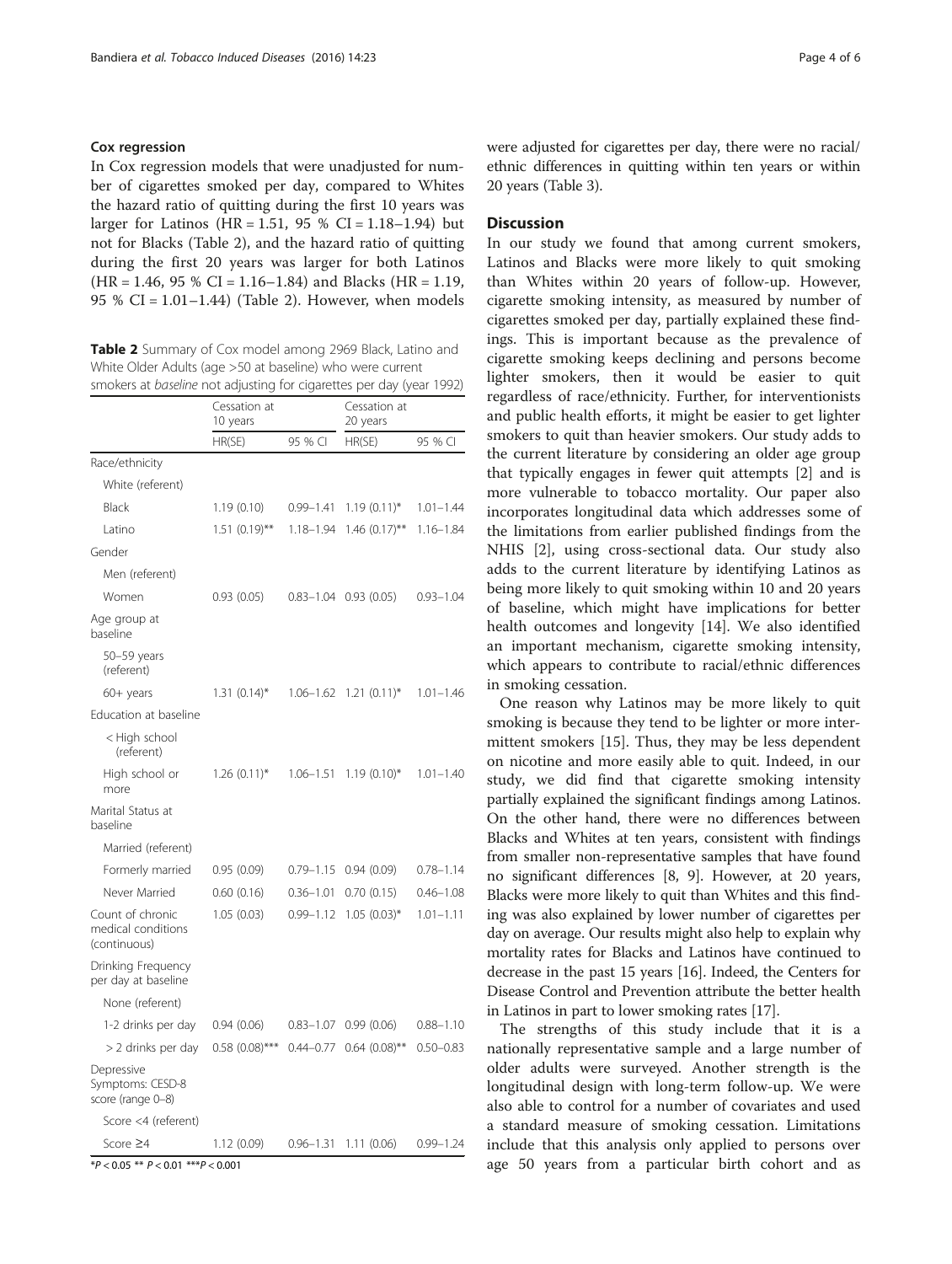|                                                          | Cessation 10 years |               | Cessation 20 years |               |
|----------------------------------------------------------|--------------------|---------------|--------------------|---------------|
|                                                          | HR(SE)             | 95 % CI       | HR(SE)             | 95 % CI       |
| Race/ethnicity                                           |                    |               |                    |               |
| White (referent)                                         |                    |               |                    |               |
| Black                                                    | 0.95(0.09)         | $0.78 - 1.16$ | 0.97(0.10)         | $0.80 - 1.19$ |
| Latino                                                   | 1.24(0.17)         | $0.95 - 1.63$ | 1.21(0.15)         | $0.94 - 1.56$ |
| Gender                                                   |                    |               |                    |               |
| Men (referent)                                           |                    |               |                    |               |
| Women                                                    | $0.84$ $(0.05)$ ** | $0.74 - 0.94$ | $0.85(0.05)$ **    | $0.75 - 0.96$ |
| Age group at baseline                                    |                    |               |                    |               |
| 50-59 years (referent)                                   |                    |               |                    |               |
| $60+$ years                                              | $1.28(0.13)*$      | $1.04 - 1.57$ | 1.19(0.11)         | $0.99 - 1.43$ |
| Education at baseline                                    |                    |               |                    |               |
| < High school (referent)                                 |                    |               |                    |               |
| High school or more                                      | $1.23$ $(0.11)^*$  | $1.03 - 1.46$ | 1.16(0.10)         | $0.98 - 1.37$ |
| Marital Status at baseline                               |                    |               |                    |               |
| Married (referent)                                       |                    |               |                    |               |
| Formerly married                                         | 0.95(0.09)         | $0.79 - 1.14$ | 0.94(0.09)         | $0.78 - 1.14$ |
| Never Married                                            | 0.62(0.15)         | $0.38 - 1.02$ | 0.73(0.15)         | $0.49 - 1.10$ |
| Count of chronic medical conditions (continuous)         | $1.08(0.03)*$      | $1.01 - 1.15$ | $1.08(0.03)$ **    | $1.02 - 1.13$ |
| Average number of cigarettes smoked per day (continuous) | $0.98(0.01)$ ***   | $0.97 - 0.98$ | $0.98(0.01)$ ***   | $0.97 - 0.98$ |
| Drinking Frequency per day at baseline                   |                    |               |                    |               |
| None (referent)                                          |                    |               |                    |               |
| 1-2 drinks per day                                       | 0.95(0.06)         | $0.84 - 1.08$ | 0.99(0.05)         | $0.89 - 1.11$ |
| > 2 drinks per day                                       | $0.66$ $(0.08)$ ** | $0.51 - 0.85$ | $0.71$ $(0.08)$ ** | $0.57 - 0.90$ |
| Depressive Symptoms: CESD-8 score (range 0-8)            |                    |               |                    |               |
| Score <4 (referent)                                      |                    |               |                    |               |
| Score $\geq 4$                                           | 1.14(0.09)         | $0.98 - 1.34$ | $1.13(0.06)$ *     | $1.01 - 1.26$ |

<span id="page-4-0"></span>Table 3 Summary of Cox model among 2969 Black, Latino and White Older Adults (age >50 at baseline) who were current smokers at baseline adjusting for cigarettes per day (year 1992)

 $*P < 0.05$  \*\*  $P < 0.01$  \*\*\* $P < 0.001$ 

tobacco control policies have been implemented over time, this may affect the results we would in subsequent cohorts of older smokers. In addition, smoking data were self-reported and were not validated with a biochemical test. Also, we were unable explore racial/ethnic differences in smoking cessation rates for ever smokers who had quit prior to baseline. Another limitation is that depressive symptoms and alcohol use were measured at baseline and it is possible that these covariates changed over time. Nevertheless, these are important covariates to consider since they may influence smoking cessation.

In conclusion we found that among current smokers at baseline, Latinos were more likely to quit smoking cigarettes within ten and 20 years of follow-up and this finding was explained in part by cigarette consumption. Similarly, Blacks were more likely to quit within 20 years and this finding was also explained by

cigarette consumption. Future studies should explore whether racial/ethnic differences in smoking cessation vary according age group. Future studies should also consider how lighter smoking may lead to increased smoking cessation as it may be easier for people who are not as dependent on smoking to quit smoking.

#### Authors' contributions

FB conceived of the study and wrote an initial draft of the paper. JL-T conducted the analyses and reviewed drafts of the paper. SA and EP-S reviewed drafts of the paper. All authors read and approved the final manuscript.

#### Competing interests

The authors declare that they have no competing interests.

#### Author details

<sup>1</sup>University of Texas School of Public Health, Dallas Regional Campus, 6011 Harry Hines Blvd., V8.112, Dallas, TX 75390-9128, USA. <sup>2</sup>University of Texas Southwestern Harold C. Simmons Cancer Center, 6011 Harry Hines Blvd., V8.112, Dallas, TX 75390-9128, USA. <sup>3</sup>Department of Psychiatry, School of